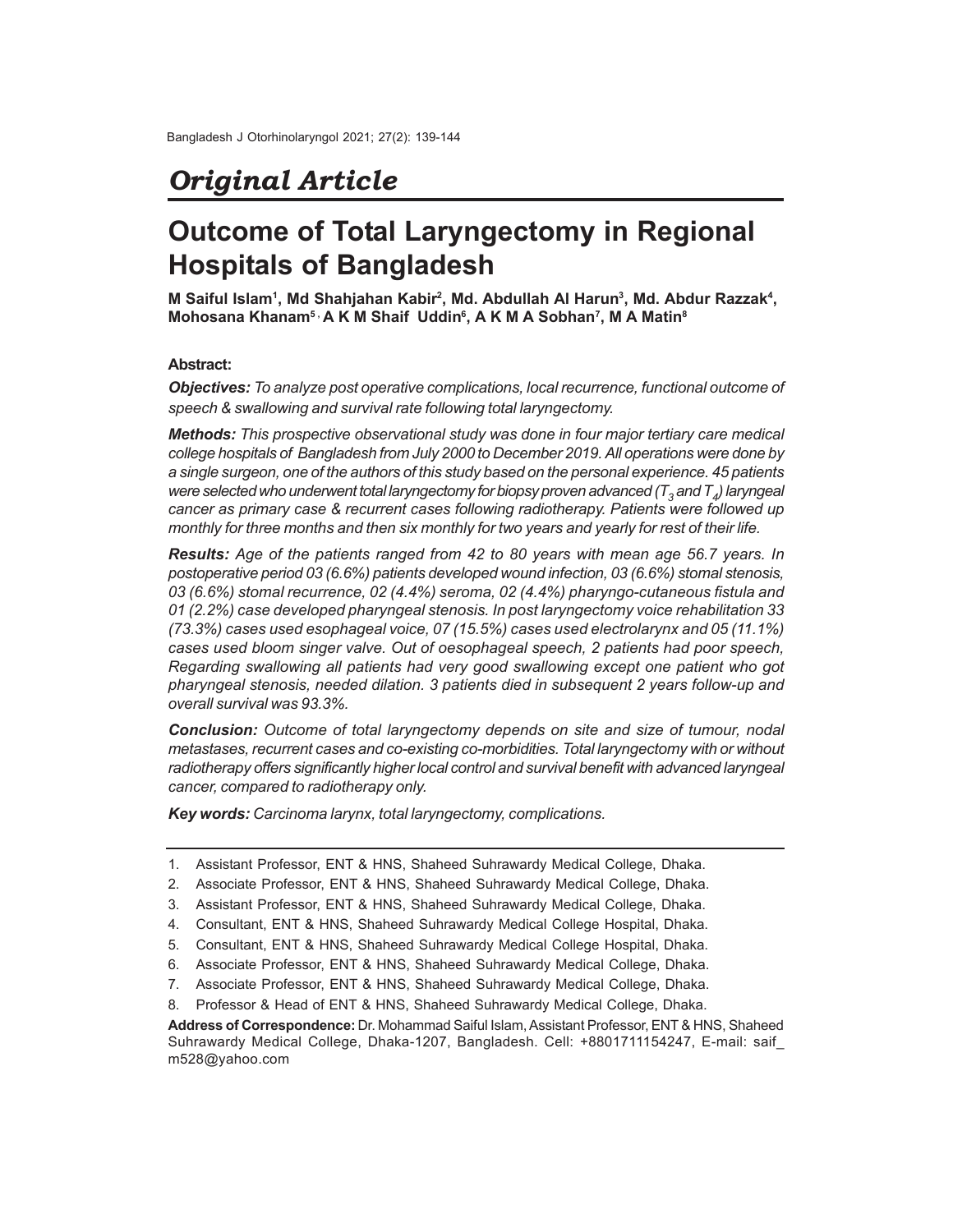#### **Introduction:**

Incidence of head and neck cancer is increasing day by day all over the world including Bangladesh. It accounts for 4% of new malignancy in the USA each year $^{\rm 1}.$ 

Laryngeal cancer is the commonest carcinoma of the head and neck region $2$ . A higher incidence of laryngeal carcinoma has been reported from Asian population. Carcinoma larynx is an important malignancy in head and neck region. It represents 1% of all malignancies. Despite advances in chemoradiotherapy (RT), surgery continues to play an important role in the management of advanced laryngeal cancer. Laryngeal carcinomas are identified by their location in one of three anatomic regions: supraglottic, glottic, or sub-glottic<sup>3</sup>. Symptoms of laryngeal cancer also vary according to location, size and degree of tumour invasion. Advanced  $T<sub>3</sub>$ and  ${\sf T}_4$  laryngeal carcinoma may present with hoarseness of voice, dysphagia or with compromised airway. The treatment of patients with laryngeal carcinoma should be planned to provide optimal survival, free of disease with maximum functional results. The treatment for  $\mathsf{T}_{\mathsf{1}}$  and  $\mathsf{T}_{\mathsf{2}}$  lesions usually involves radiotherapy or endoscopic surgery with or without laser. Total laryngectomy alone or in conjunction with neck dissections and/or radiotherapy with or without chemotherapy is used for advanced  ${\mathsf T}_3$  and  ${\mathsf T}_4$  lesions<sup>4</sup>. The British Medical Journal Best Practice Guide suggests that treatment of advanced  $\mathsf{T}_{3}\text{-}\mathsf{T}_{4}$ glottic carcinoma should involve either concurrent chemoradiotherapy or surgery<sup>5</sup>. For  ${\sf T}_3$  glottic carcinoma chemoradiation or surgery will not offer any further benefit in overall survival and cancer specific survival<sup>6</sup>. Patients with  $\mathsf{T}_3$  laryngeal carcinoma (glottic or supraglottic) treated surgically with or without radiotherapy, have higher overall survival compared to patients treated nonsurgically with RT, with or without chemotherapy<sup>7,8</sup>.

The first laryngectomy was performed by Billroth in 1873 and for much of the 20<sup>th</sup> century; this procedure has been recognized as the gold standard treatment for advanced cancers of the larynx and hypopharynx<sup>9</sup>. Complications of laryngectomy such as pharyngo-cutaneous fistula, wound infection, chyle leak, swallowing and airway problems have a significant impact on morbidity causing prolonged hospitalization and inevitably increased health care costs. Pharyngeal stenosis can result in swallowing difficulty $^{10},$ while stomal recurrence may render the tumour incurable thus adversely affecting the prognosis<sup>11</sup>. Many factors have been implicated in the development of complications including previous radiotherapy, preoperative tracheostomy, radical neck dissection, and extensive surgery<sup>12</sup>. The prognosis for small laryngeal cancers that do not have lymph node metastasis is good with cure rates of 75-95%, depending on the site, the size of the tumor, and the extent of infiltration. Five year survival for Stage I is >95%, Stage II 85-90%, Stage III 70-80%, and Stage IV 50-60%<sup>13</sup>.

This retrospective multi centric study was conducted to find out various complications after total laryngectomy with respect to their presentation, diagnosis and management.

### **Materials and Methods:**

*Type of study:* Retrospective observational study.

*Place of Study:* ENT and Head Neck Surgery Department of Shaheed Ziaur Rahman Medical College Hospital, Bogura, Dhaka Medical College Hospital, Dhaka, Rajshahi Medical College Hospital, Rajshahi & Shaheed Suhrawardy Medical College Hospital, Dhaka, Bangladesh.

*Duration:* From July 2000 to June 2019.

*Number of patients:* Out of 45 patients, 6 from Shaheed Ziaur Rahman Medical College, Bogura 15 from Dhaka Medical College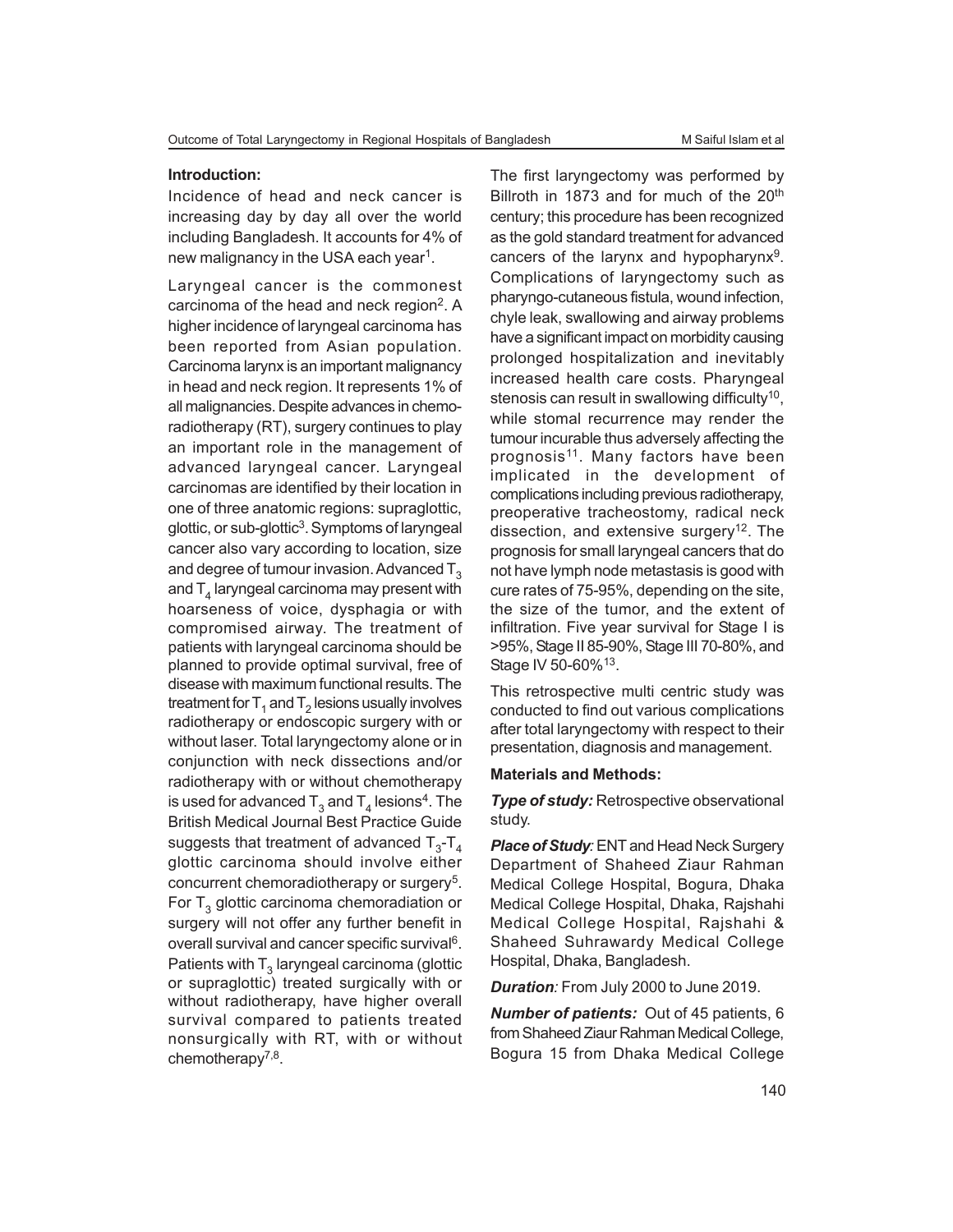Hospital, Dhaka,14 from Rajshahi Medical College Hospital Rajshahi and rest 10 from Shaheed Suhrawardy Medical College Hospital, Dhaka

#### **Inclusion criteria:**

- 1.  $T_3$ - $T_4$  laryngeal cancer with or without lymph node metastases.
- 2. Recurrent laryngeal cancer following chemoradiation.

## **Exclusion criteria:**

- 1.  $T_1$  &  $T_2$  laryngeal cancer
- 2. Advanced laryngeal cancer involved pyriform fossa, tongue base.
- 3. Patients with COPD and co-existing morbidities. Patients undergoing partial laryngectomy were also excluded from this study.

Every patient was selected pre-operatively by CT Scan of Neck, thorough clinical examination and Direct Laryngoscopy under general anesthesia to see the primary site and extension and biopsy was taken for histological confirmation of diagnosis. Preoperative counseling regarding the nature, consequences and outcome of the disease was done. Surgery of all the patients were performed in four tertiary level hospitals with best possible facilities. All operations were done by a single surgeon, one of the authors of this study based on his personal experience. Regular post operative monitoring were done to asses any postoperative complications. Oral feeding was started on 11 to  $12<sup>th</sup>$  postoperative day and between fourteen to twenty days all patients were discharged from hospital and a regular follow up visit record was maintained. Patients were followed up monthly for three months and then six monthly for two years and yearly for rest of their life. The patients were examined at regular intervals monthly for three months. Functional and quality of life was

assessed regarding speech and swallowing. Later on patients were called for follow up after every six months for one year. During follow up the patients were examined and searched for complications, if any. Records were maintained during their visit.

#### **Results:**

Age of the patients ranged from 42 to 80 years with mean age 56.7 years. Out of 45, 44 were male and 1 was female patient with male female ratio 44:1 .Topographically 29 (64.4%) cases were supraglottic, 15 (33.3%) cases were glottic tumors and 1 (2.2%) case was subglottic (Figure-1). Among these patients 34 (75.5%) cases were done as primary surgery and rest 11 (24.5%) cases were done in recurrent cases following chemo radiation(Table-I). Most common symptoms were dysphagia 77.7% followed by hoarseness of voice 73.3% and stridor 55.5%. Regarding treatment procedure, total laryngectomy with neck dissection followed by chemo radiation 27 (60%), total laryngectomy 10 (22.2%), followed by total laryngectomy with postoperative radiotherapy 08 (17.8%) (Table-II). In postoperative follow up 3 (6.6%) patients developed wound infection, 3 (6.6%) stomal stenosis, stomal recurrence 3 (6.6%), 2 (4.4%) patients developed seroma, 2 patients 4.4% developed pharyngo-cutaneous fistula, 1 patient (2.2%) developed pharyngeal stenosis (Table-III). Regarding voice rehabilitation esophageal voice developed in 33 patients 73.3%, 7 patients 15.6% used electrolarynx, 5 (11.1%) patient used Bloom singer valve (Table IV). During postoperative follow up, one patient died after two months, one patient on six month and one patient on 12 months. Rest of the patients were followed up to two years without any recurrence. So 2 years survival was 93.3% and 5 years survival was not recorded as because most of the patients were lost from follow up after 2 years excepting 1 patient who survived up to 19 years following laryngectomy. All operations were done by single surgeon.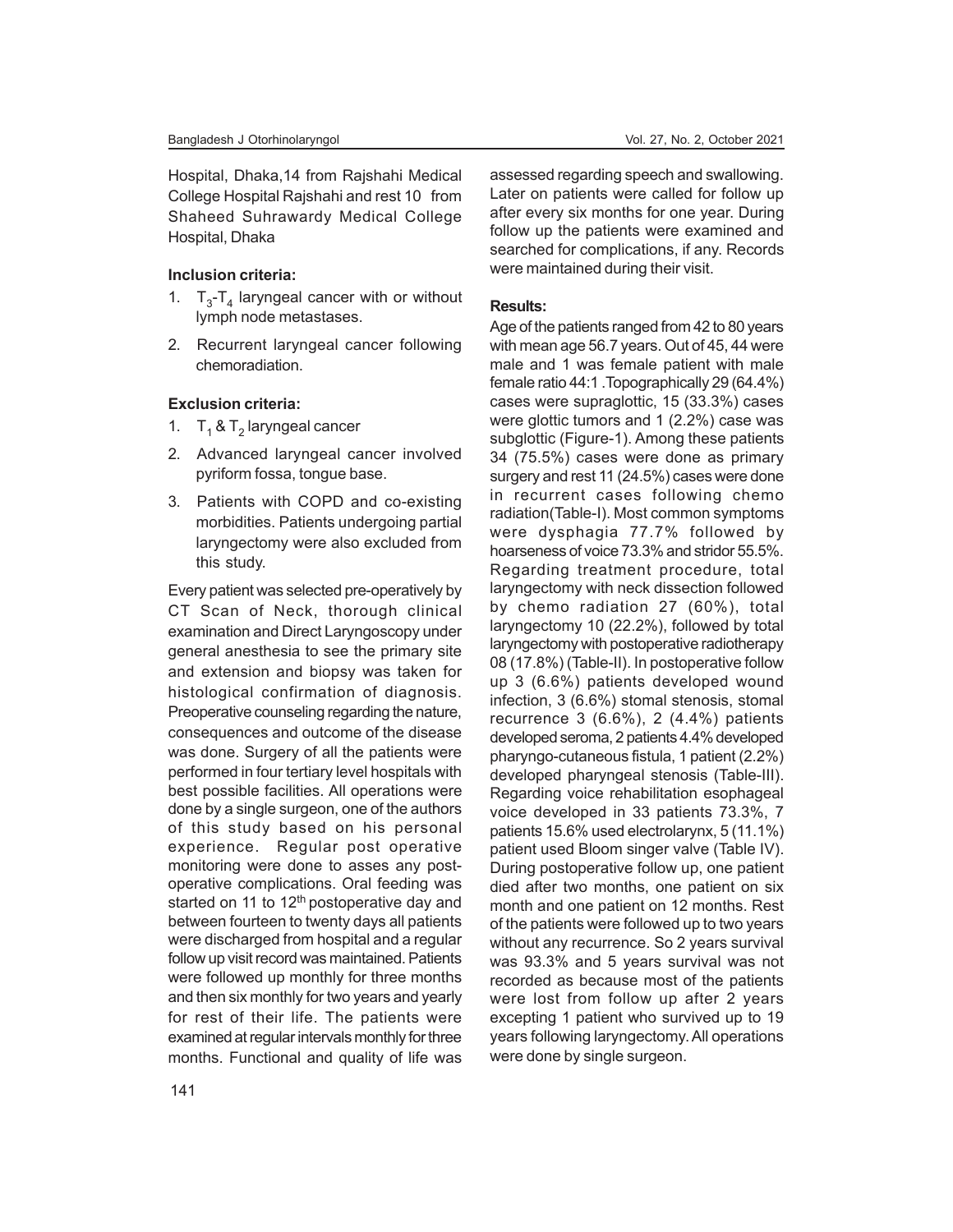

**Figure-1:** *Topographical distribution (n-45)*

| Table I :                |
|--------------------------|
| Number of surgery (n-45) |

| Operations      |    | Number Percentage |
|-----------------|----|-------------------|
| Primary cases   | 34 | 75.5              |
| Recurrent cases | 11 | 24.5              |

| Table II :                                                             |    |                   |  |
|------------------------------------------------------------------------|----|-------------------|--|
| Treatment procedures (n-45)                                            |    |                   |  |
| Types of surgery                                                       |    | Number Percentage |  |
| Total laryngectomy                                                     | 27 | 60.0              |  |
| with neck dissection<br>(II III, IV, V) followed<br>by chemo radiation |    |                   |  |
| Total laryngectomy                                                     | 10 | 22.2              |  |
| Total laryngectomy                                                     | 08 | 17.8              |  |
| followed by post<br>operative radiotherapy                             |    |                   |  |

| Table III :                         |  |
|-------------------------------------|--|
| Post operative complications (n-45) |  |

| Complications       |    | Number Percentage |
|---------------------|----|-------------------|
| Wound infection     | 03 | 6.6               |
| Stomal stenosis     | 03 | 6.6               |
| Stomal recurrence   | 03 | 6.6               |
| Seroma              | 02 | 4.4               |
| Pharyngocutaneous   | 02 | 4.4               |
| Fistula             |    |                   |
| Pharyngeal stenosis | 01 | 22                |

| Table IV :                                    |
|-----------------------------------------------|
| Post laryngectomy voice rehabilitation (n-45) |

| Voice              |    | Number Percentage |
|--------------------|----|-------------------|
| Esophageal voice   | 33 | 73.3              |
| Electrolarynx      | 07 | 15.5              |
| Bloom singer valve | 05 | 11 1              |



**Figure-2 :** *Post laryngectomy specimen.*



**Figure-3 :** *Post laryngectomy patient at 2 years follow up*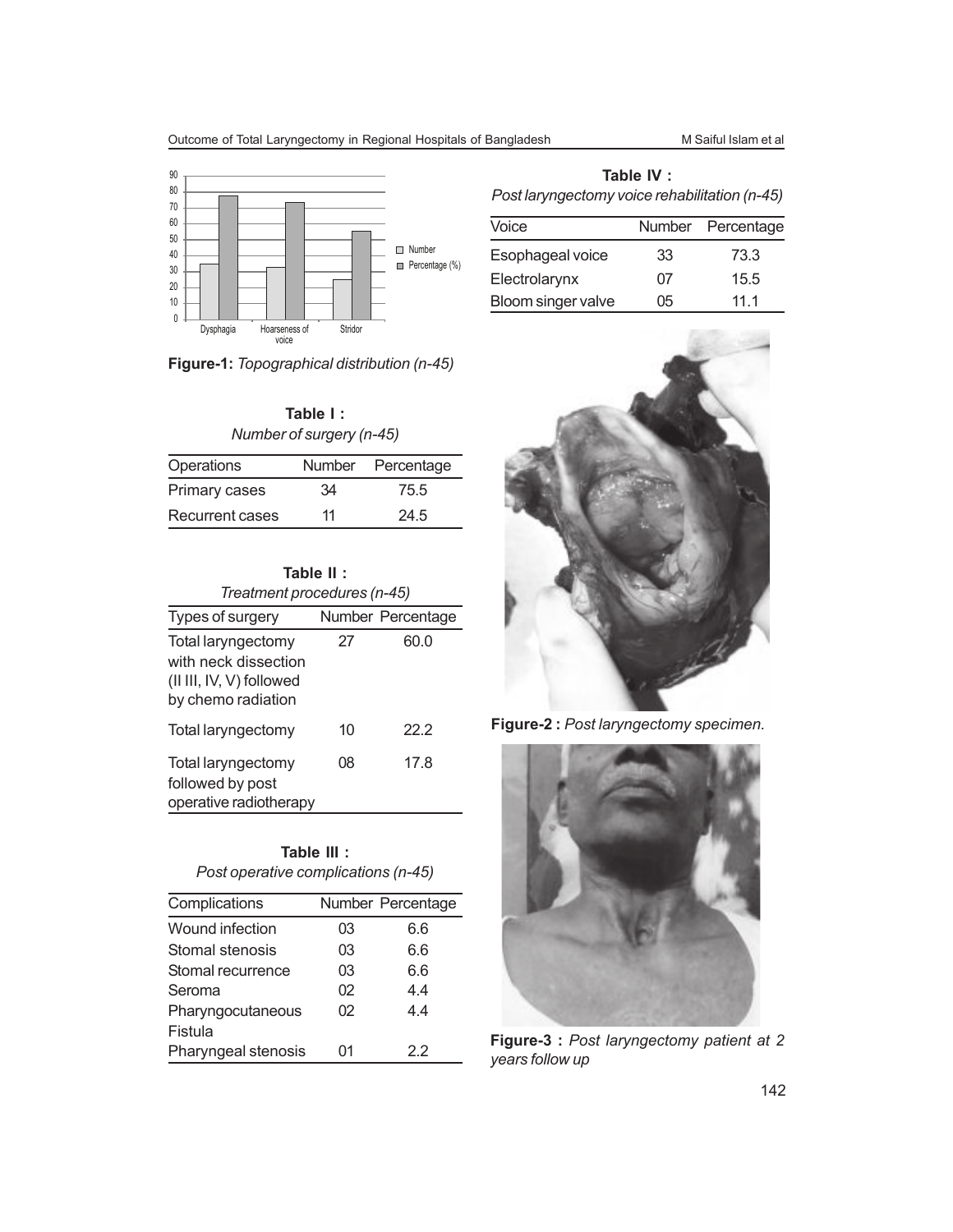

**Figure-4 :** *Post laryngectomy patient with Bloom Singer valve.*

## **Discussion:**

This prospective observational study focused on complications following total laryngectomy, functional status regarding swallowing and speech, local recurrence and survival of patients with locally advanced T3-T4 laryngeal cancer. One study done by Spector et al, on 96 patients of T4 glottic carcinoma all except 7 underwent total laryngectomy with neck dissection and postoperative radiotherapy showed 75% locoregional control with 18% local recurrence<sup>14</sup>. In Bangladesh the cancer of larynx and hypo pharynx comprised around 21% of all cancer in males<sup>15</sup>. In this study age distribution of laryngeal carcinoma ranged from 42 to 80 years with mean age 56.7 years. This finding is almost consistent with the study of Aslam MJ et al<sup>16</sup>. In this series, among 45 patients, 29(64.4%) had supraglottic growth, 15(33.3%) had glottic growth and 1(2.2%) had subglottic growth (Figure-1). The incidence of supraglottic growth is higher in our country.

In the present study, pharyngo-cutaneous fistula developed in 2(4.4%) patients (TableIII) but one study of Parikh SR et al, who in large series of 125 patients of laryngectomy reported 22% incidence of fistula<sup>17</sup>. The highest incidence of pharyngo-cutaneous fistula was reported as 66% by Bresson K et al<sup>18</sup>. The lowest incidence of pharyngocutaneous fistula (2%) was reported by Thawley SE which is similar to our study<sup>19</sup>. Esophageal speech was the mainstay of alaryngeal communication until the early 1980s and had been used as a method of voice restoration for over 100 years<sup>20</sup>. In our series out of 45 patients 33 (73.3%) used oesophageal voice (Table-IV). Although fistula voice is the most effective way of post laryngectomy voice rehabilitation but the prosthesis is very expensive for the patients, so we encouraged oesophageal voice.

## **Conclusion**

Although organ preservation is more preferable than organ sacrifice but most of the patients presented with advanced laryngeal cancer with nonfunctional larynx where total laryngectomy with or without radiotherapy offered good disease free survival and better functional outcome with minimal postoperative complications.

#### **References:**

- 1. American Cancer Society. Cancer facts and figure 2007.http//www.cancer.org
- 2. M. Birchall, L. Pope Tumours of the larynx M. Gleeson, M. Scott-Brown (Eds.), Otorhinolaryngology, Arnold Hodder, London 2008: 2598-2599
- 3. Elmiyeh B, Dwivedi RC, Jallali N, Chisholm EJ, Kazi R, Clarke PM et al. Surgical voice restoration after total laryngectomy: An overview. Indian J Cancer 2010; 47:239-2347.
- 4. Babin E, Blanchard D, Hitier M. Management of total laryngectomy patients over time: from the consultation